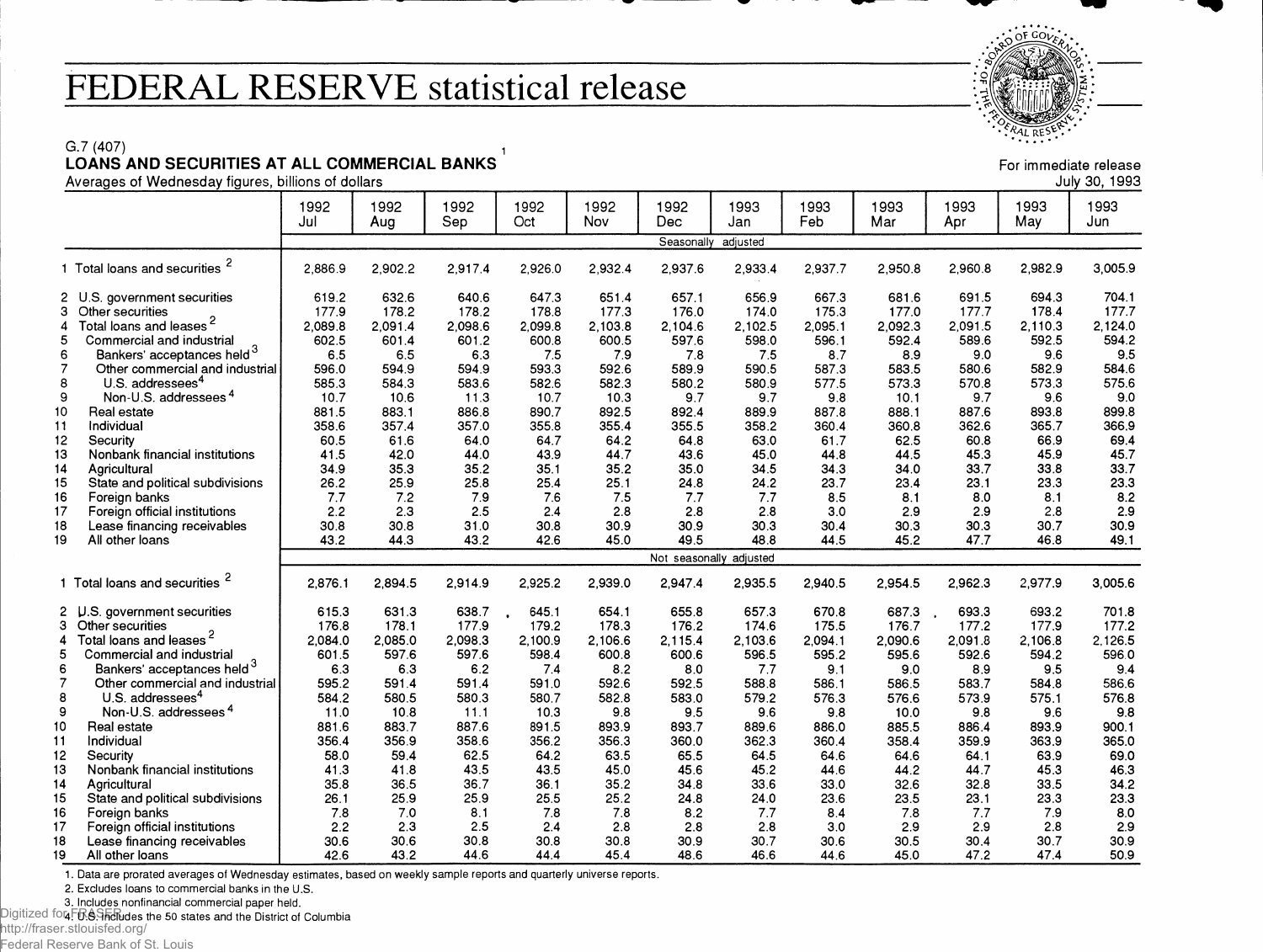## G.7 (407) 2012 12:00:00 12:00:00 12:00:00 12:00:00 12:00:00 12:00:00 12:00:00 12:00:00 12:00:00 12:00:00 1 **LOANS AND SECURITIES AT DOMESTICALLY CHARTERED COMMERCIAL BANKS**

|                |                                           | 1992<br>Jul | 1992<br>Aug | 1992<br>Sep | 1992<br>Oct | 1992<br>Nov | 1992<br><b>Dec</b> | 1993<br>Jan | 1993<br>Feb | 1993<br>Mar | 1993<br>Apr | 1993<br>May | 1993<br>Jun |
|----------------|-------------------------------------------|-------------|-------------|-------------|-------------|-------------|--------------------|-------------|-------------|-------------|-------------|-------------|-------------|
|                |                                           |             |             |             |             |             | Seasonally         | adjusted    |             |             |             |             |             |
|                | 1 Total loans and securities <sup>2</sup> | 2.568.8     | 2,580.9     | 2,593.5     | 2.603.5     | 2,608.7     | 2,610.8            | 2,605.2     | 2,613.2     | 2.625.4     | 2,635.0     | 2,654.7     | 2,670.7     |
|                | 2 U.S. government securities              | 580.5       | 593.2       | 600.6       | 606.5       | 610.0       | 614.4              | 615.2       | 624.5       | 635.7       | 643.6       | 646.1       | 653.3       |
| 3              | Other securities                          | 155.8       | 155.7       | 155.5       | 156.5       | 156.0       | 154.5              | 153.1       | 153.8       | 155.0       | 154.4       | 155.4       | 156.9       |
| 4              | Total loans and leases <sup>2</sup>       | 1,832.5     | 1,832.0     | 1.837.4     | 1.840.5     | 1,842.7     | 1,841.9            | 1,836.9     | 1,834.9     | 1,834.6     | 1,837.0     | 1,853.2     | ,860.6      |
| 5              | Commercial and industrial                 | 443.5       | 442.2       | 442.1       | 441.3       | 441.6       | 439.9              | 438.6       | 439.2       | 438.5       | 436.0       | 437.4       | 438.0       |
| 6              | Bankers' acceptances held <sup>3</sup>    | 3.3         | 3.3         | 3.2         | 3.6         | 4.4         | 4.2                | 4.0         | 5.1         | 5.2         | 5.2         | 5.8         | 5.9         |
| $\overline{7}$ | Other commercial and industrial           | 440.2       | 438.9       | 438.9       | 437.7       | 437.2       | 435.7              | 434.6       | 434.0       | 433.3       | 430.7       | 431.6       | 432.1       |
| 8              | U.S. addressees <sup>4</sup>              | 438.5       | 436.9       | 436.9       | 435.9       | 435.7       | 434.0              | 433.4       | 432.3       | 431.6       | 429.0       | 429.9       | 430.3       |
| 9              | Non-U.S. addressees <sup>4</sup>          | 1.7         | 1.9         | 2.0         | 1.8         | 1.6         | 1.7                | 1.2         | 1.7         | 1.7         | 1.8         | 1.7         | 1.9         |
| 10             | Real estate                               | 826.6       | 827.9       | 831.8       | 836.9       | 839.5       | 840.5              | 839.3       | 837.5       | 838.2       | 839.3       | 845.6       | 851.4       |
| 11             | Individual                                | 358.6       | 357.4       | 357.0       | 355.8       | 355.4       | 355.5              | 358.2       | 360.4       | 360.8       | 362.6       | 365.7       | 366.9       |
| 12             | Security                                  | 44.6        | 44.9        | 46.0        | 47.1        | 45.8        | 45.4               | 43.1        | 43.4        | 44.1        | 44.2        | 47.5        | 46.2        |
| 13             | Nonbank financial institutions            | 25.3        | 25.5        | 26.2        | 26.3        | 26.7        | 25.5               | 25.2        | 23.3        | 22.8        | 23.7        | 24.7        | 24.6        |
| 14             | Agricultural                              | 34.9        | 35.3        | 35.2        | 35.1        | 35.2        | 35.0               | 34.5        | 34.3        | 34.0        | 33.7        | 33.8        | 33.7        |
| 15             | State and political subdivisions          | 26.2        | 25.9        | 25.8        | 25.4        | 25.1        | 24.8               | 24.2        | 23.7        | 23.4        | 23.1        | 23.3        | 23.3        |
| 16             | Foreign banks                             | 2.9         | 2.5         | 3.0         | 2.7         | 2.5         | 2.6                | 2.6         | 3.1         | 3.1         | 3.1         | 3.2         | 2.9         |
| 17             | Foreign official institutions             | 1.1         | 1.0         | 1.0         | 1.0         | 1.5         | 1.5                | 1.5         | 1.6         | 1.6         | 1.5         | 1.5         | 1.5         |
| 18             | Lease financing receivables               | 30.8        | 30.8        | 31.0        | 30.8        | 30.9        | 30.9               | 30.3        | 30.4        | 30.3        | 30.3        | 30.7        | 30.9        |
| 19             | All other loans                           | 37.8        | 38.5        | 38.3        | 38.1        | 38.5        | 40.2               | 39.4        | 38.0        | 37.8        | 39.7        | 39.8        | 41.2        |
|                |                                           |             |             |             |             |             | Not seasonally     | adjusted    |             |             |             |             |             |
|                | 1 Total loans and securities              | 2.561.9     | 2,577.2     | 2,593.7     | 2.604.3     | 2.614.6     | 2,615.4            | 2,603.9     | 2,612.9     | 2,625.3     | 2,637.5     | 2,651.6     | 2,671.5     |
|                | 2 U.S. government securities              | 577.5       | 592.9       | 599.8       | 605.0       | 612.2       | 612.7              | 613.8       | 626.9       | 639.4       | 646.1       | 645.2       | 652.2       |
|                | 3 Other securities                        | 154.9       | 155.8       | 155.4       | 157.4       | 157.2       | 154.4              | 152.9       | 153.8       | 154.5       | 154.0       | 154.9       | 156.4       |
| 4              | Total loans and leases <sup>2</sup>       | 1,829.5     | 1,828.6     | 1,838.5     | 1,841.9     | 1,845.2     | 1,848.3            | 1,837.1     | 1,832.2     | 1,831.3     | 1,837.3     | 1,851.5     | 1,862.8     |
| 5              | Commercial and industrial                 | 443.1       | 439.8       | 439.7       | 440.0       | 441.8       | 439.9              | 437.1       | 438.6       | 440.3       | 438.8       | 440.0       | 439.1       |
| 6              | Bankers' acceptances held <sup>3</sup>    | 3.2         | 3.2         | 3.0         | 3.4         | 4.5         | 4.4                | 4.2         | 5.4         | 5.4         | 5.3         | 5.8         | 5.7         |
| $\overline{7}$ | Other commercial and industrial           | 439.9       | 436.6       | 436.6       | 436.5       | 437.3       | 435.5              | 432.9       | 433.2       | 434.9       | 433.6       | 434.2       | 433.4       |
| 8              | U.S. addressees <sup>4</sup>              | 438.2       | 434.9       | 434.7       | 434.7       | 435.6       | 433.7              | 431.2       | 431.4       | 433.3       | 432.0       | 432.7       | 431.6       |
| 9              | Non-U.S. addressees <sup>4</sup>          | 1.6         | 1.7         | 1.9         | 1.8         | 1.7         | 1.7                | 1.7         | 1.7         | 1.6         | 1.6         | 1.6         | 1.8         |
| 10             | Real estate                               | 827.2       | 829.1       | 833.3       | 838.6       | 841.2       | 841.6              | 838.3       | 835.0       | 835.2       | 837.7       | 845.4       | 851.9       |
| 11             | Individual                                | 356.4       | 356.9       | 358.6       | 356.2       | 356.3       | 360.0              | 362.3       | 360.4       | 358.4       | 359.9       | 363.9       | 365.0       |
| 12             | Security                                  | 43.9        | 43.9        | 45.2        | 46.4        | 45.0        | 44.5               | 42.5        | 44.9        | 45.3        | 46.8        | 46.0        | 47.6        |
| 13             | Nonbank financial institutions            | 25.4        | 25.3        | 26.1        | 26.3        | 27.0        | 26.2               | 25.1        | 23.2        | 22.6        | 23.5        | 24.5        | 24.8        |
| 14             | Agricultural                              | 35.8        | 36.5        | 36.7        | 36.1        | 35.2        | 34.8               | 33.6        | 33.0        | 32.6        | 32.8        | 33.5        | 34.2        |
| 15             | State and political subdivisions          | 26.1        | 25.9        | 25.9        | 25.5        | 25.2        | 24.8               | 24.0        | 23.6        | 23.5        | 23.1        | 23.3        | 23.3        |
| 16             | Foreign banks                             | 3.1         | 2.5         | 3.0         | 2.8         | 2.6         | 2.8                | 2.6         | 3.0         | 2.9         | 3.0         | 3.1         | 2.9         |
| 17             | Foreign official institutions             | 1.1         | 1.0         | 1.0         | 1.0         | 1.5         | 1.5                | 1.5         | 1.6         | 1.6         | 1.5         | 1.5         | 1.5         |
| 18             | Lease financing receivables               | 30.6        | 30.6        | 30.8        | 30.8        | 30.8        | 30.9               | 30.7        | 30.6        | 30.5        | 30.4        | 30.7        | 30.9        |
| 19             | All other loans                           | 36.7        | 37.0        | 38.3        | 38.3        | 38.8        | 41.4               | 39.3        | 38.4        | 38.4        | 39.6        | 39.7        | 41.6        |

1. Data are prorated averages of Wednesday estimates, based on weekly sample reports and quarterly universe reports.

2. Excludes loans to commercial banks in the U.S.

3. Includes nonfinancial commercial paper held.

4. U.S. includes the 50 states and the District of Columbia